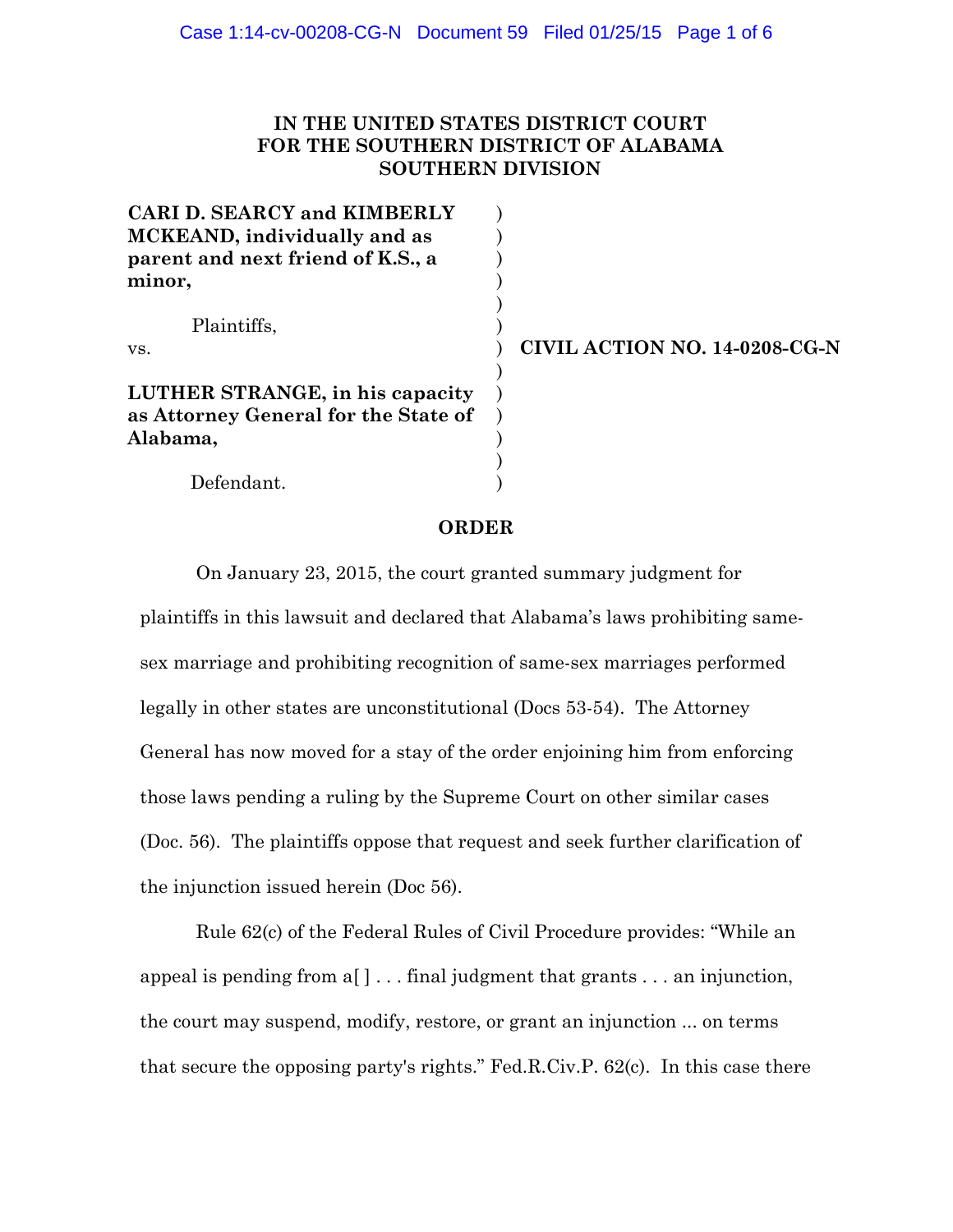#### Case 1:14-cv-00208-CG-N Document 59 Filed 01/25/15 Page 2 of 6

has been no notice of appeal filed, and from his motion, it appears that the Attorney General's intention is simply to await the ruling of the Supreme Court in four similar cases that were recently granted certiorari. See James v. Hodges, Supreme Court No. 14-556, Order dated January 16, 2015; see also cases 14-562, 14-571 and 14-574. The motion for a stay cited Rule 62 "and other applicable law" as the basis for his request for a stay. Because he does not identify what other law may apply, the court applies the factors to be considered when a motion for stay pending appeal is filed:

(1) whether the stay applicant has made a strong showing that he is likely to succeed on the merits; (2) whether the applicant will be irreparably injured absent a stay; (3) whether issuance of the stay will substantially injure the other parties interested in the proceeding; and (4) where the public interest lies.

Hilton v. Braunskill, 481 U.S. 770, 776 (1987).

## **1. The Attorney General Has Not Shown that He Is Likely to Succeed on Appeal**

The Attorney General seems to concede that he cannot make such showing because his argument on this point simply refers to the arguments he made in connection with his motion for summary judgment, which the court has rejected. He further contends that because this case involves a "serious legal question", the balance of the equities identified by the other factors "weighs heavily in favor of granting the stay," and the stay may issue upon a "lesser showing of a substantial case on the merits." Garcia-Mir v. Meese, 781 F.2d 1450, 1453 (11th Cir. 1986).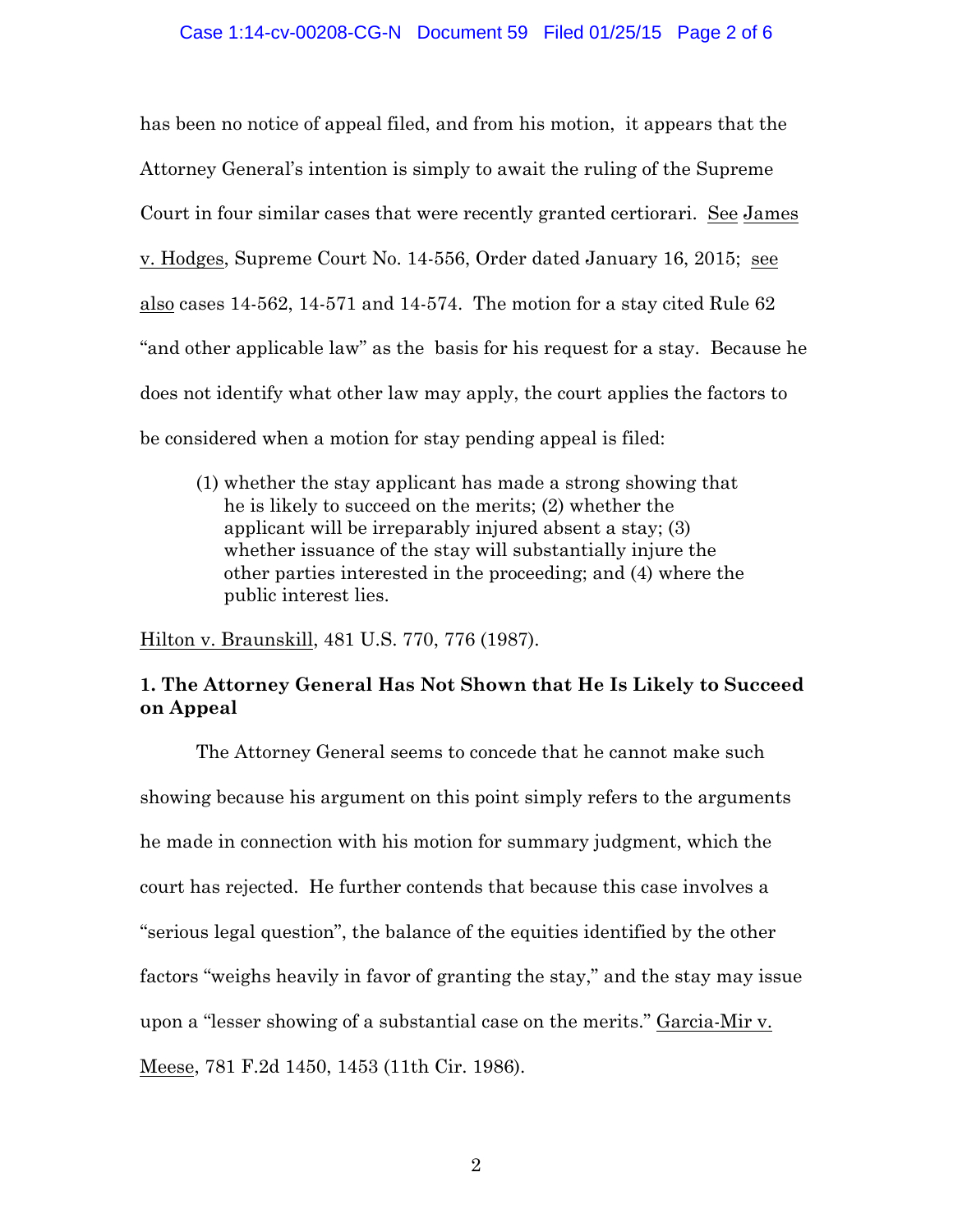Plaintiffs argues that recent actions by the Supreme Court indicate that it no longer views the possible risk of reversal of the validity of same-sex marriage cases to be a basis to stay an injunction. Plaintiffs points out that the Supreme Court recently denied certiorari from three circuit courts of appeals striking down marriage exclusions in four states, thus dissolving the stays in those cases and leaving those circuit court decisions as binding precedent to overturn marriage exclusions in eleven states. Moreover, the Supreme Court denied stays in similar marriage cases in which appeals were still pending, by denying Idaho's application for stay pending a petition for certiorari, Otter v. Latta, \_\_\_U.S. \_\_\_, 135 S.Ct. 345 (2014), and Alaska's application for a stay pending appeal, Parnell v. Hamby,  $\_\_$  U.S.  $\_\_$ , 135 S.Ct. 399 (2014). Additionally, the Eleventh Circuit Court of Appeals recently denied a motion to stay pending appeal in the Northern District of Florida case overturning a ban on same-sex marriage. Brenner v. Armstrong, Cases No. 14-14061 and 14-14066, 2014 WL 5891383 (11th Cir., Dec. 3, 2014). The Supreme Court also denied a stay in those cases. Armstrong v. Brenner, 2014 WL 7210190 (Supreme Court, Dec. 19, 2014).

The court thus finds that the Attorney General is not likely to succeed on appeal.

### **2. The Attorney General Has Not Shown that He Will Suffer Irreparable Harm**

The Attorney General argues that the state will suffer irreparable harm "if marriages are recognized on an interim basis that are ultimately

3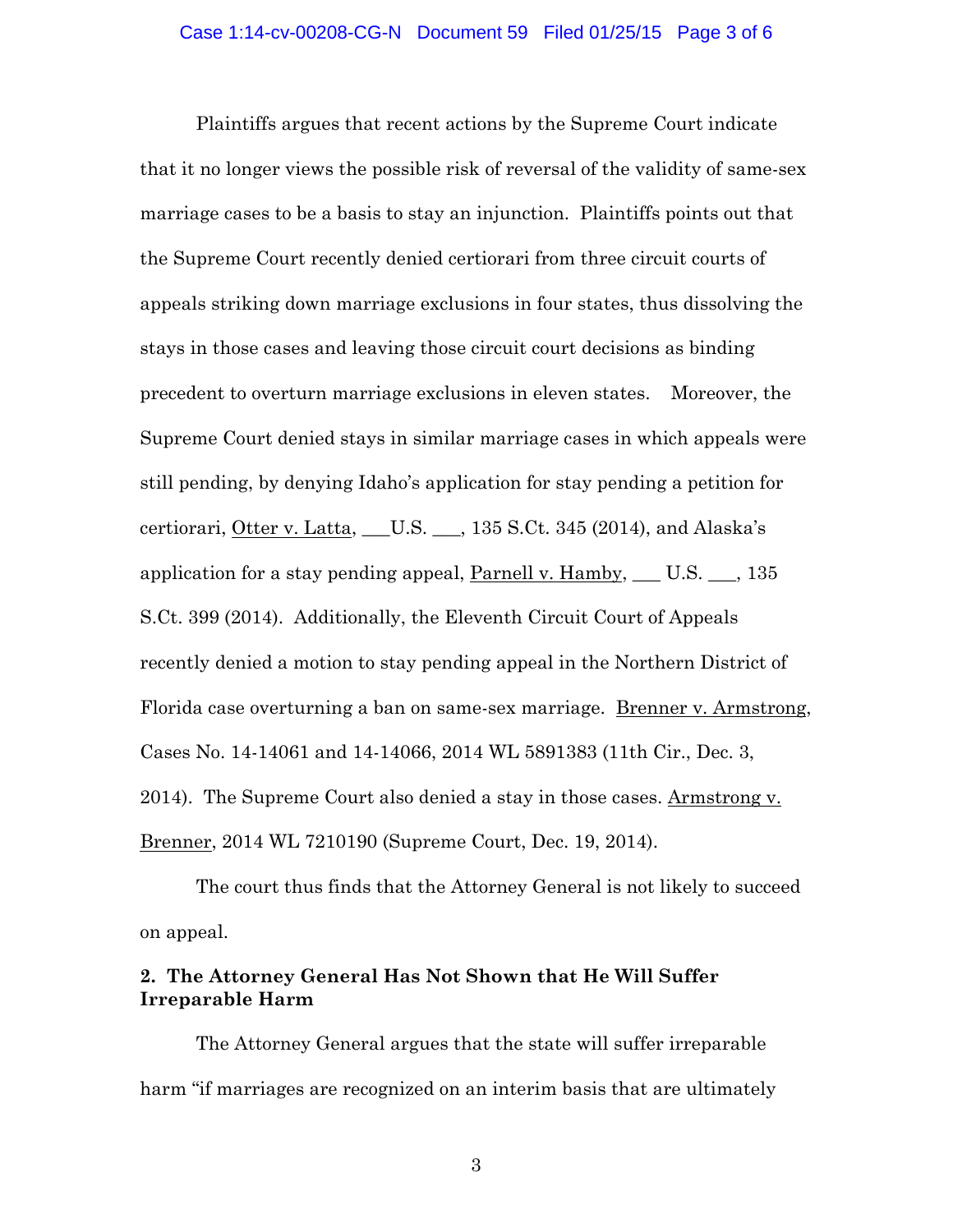#### Case 1:14-cv-00208-CG-N Document 59 Filed 01/25/15 Page 4 of 6

determined to be inconsistent with Alabama law, resulting in confusion in the law and in the legal status of marriages." (Doc. 55, pp. 1-2). The court disagrees. What the Attorney General is describing is harm that may occur to those whose marriages become legal or who are permitted to marry by the State while the injunction is in place, only to have them nullified if this court's ruling is overturned. This is not a harm to the State, but rather a potential harm to the same-sex couples whose marriage arrangements recognized or entered into during the period of the injunction which may be subject to future legal challenge by the State if the injunction is overturned. Moreover, the plaintiffs point out that any marriages entered into in reliance on the court's injunction are likely to be ruled valid regardless of the outcome of the appeal. See Evans v. Utah, 21 F.Supp.3d 1192, 1209-1210 (D.Utah 2014)(finding that marriages entered into in Utah after district court entered injunction and prior to stay issued by Supreme Court were valid).

# **3. Granting a Stay Will Irreparably Harm the Plaintiffs and Other Same-Sex Couples**

As indicated above and in its order granting the injunction, the court has already found that same-sex couples face harm by not having their marriages recognized and not being allowed to marry. The harms entailed in having their constitutional rights violated are irreparable and far outweigh any potential harm to the Attorney General and the State of Alabama. As long as a stay is in place, same-sex couples and their families remain in a

4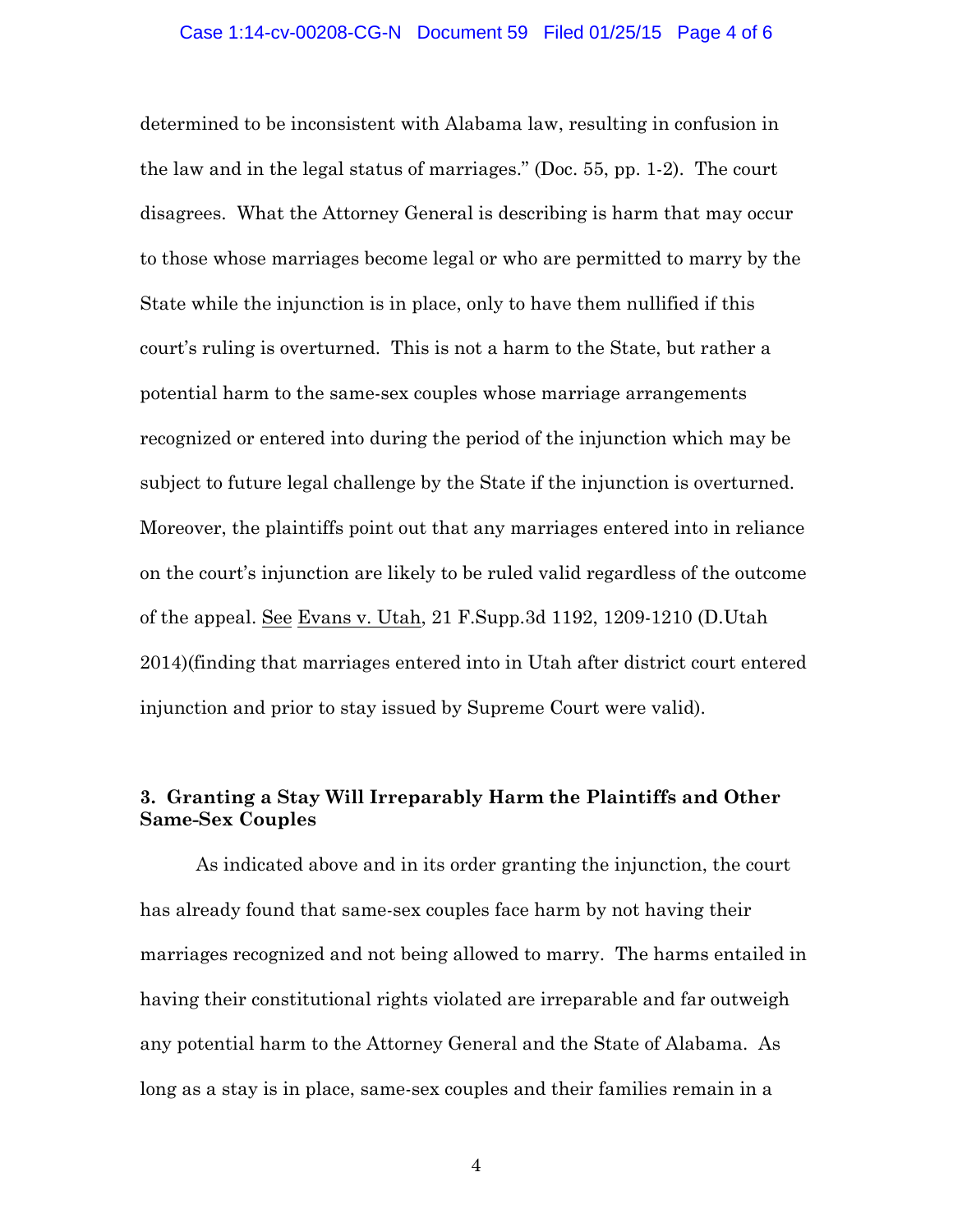state of limbo with respect to adoption, child care and custody, medical decisions, employment and health benefits, future tax implications, inheritance and many other rights associated with marriage. The court concludes that these circumstance constitute irreparable harm.

#### **4. The Public Interest Will be Harmed by a Stay**

The Attorney General argues that a stay will serve the public interest by avoiding the confusion and inconsistency that will result from an on-again, off-again enforcement of marriage laws. (Doc. 55 at 2). The court finds that the state's interesting in refusing recognize the plaintiff's same-sex marriage or in allowing same-sex marriage is insufficient to override the plaintiffs' interest in vindicating their constitutional rights. The public interest does not call for a different result.

In its discretion, however, the court recognizes the value of allowing the Eleventh Circuit an opportunity to determine whether a stay is appropriate. Accordingly, although no indefinite stay issues today, the court will allow the Attorney General time to present his arguments to the Eleventh Circuit so that the appeals court can decide whether to dissolve or continue the stay pending appeal (assuming there will be an appeal.) The preliminary injunction will be stayed for 14 days.

5